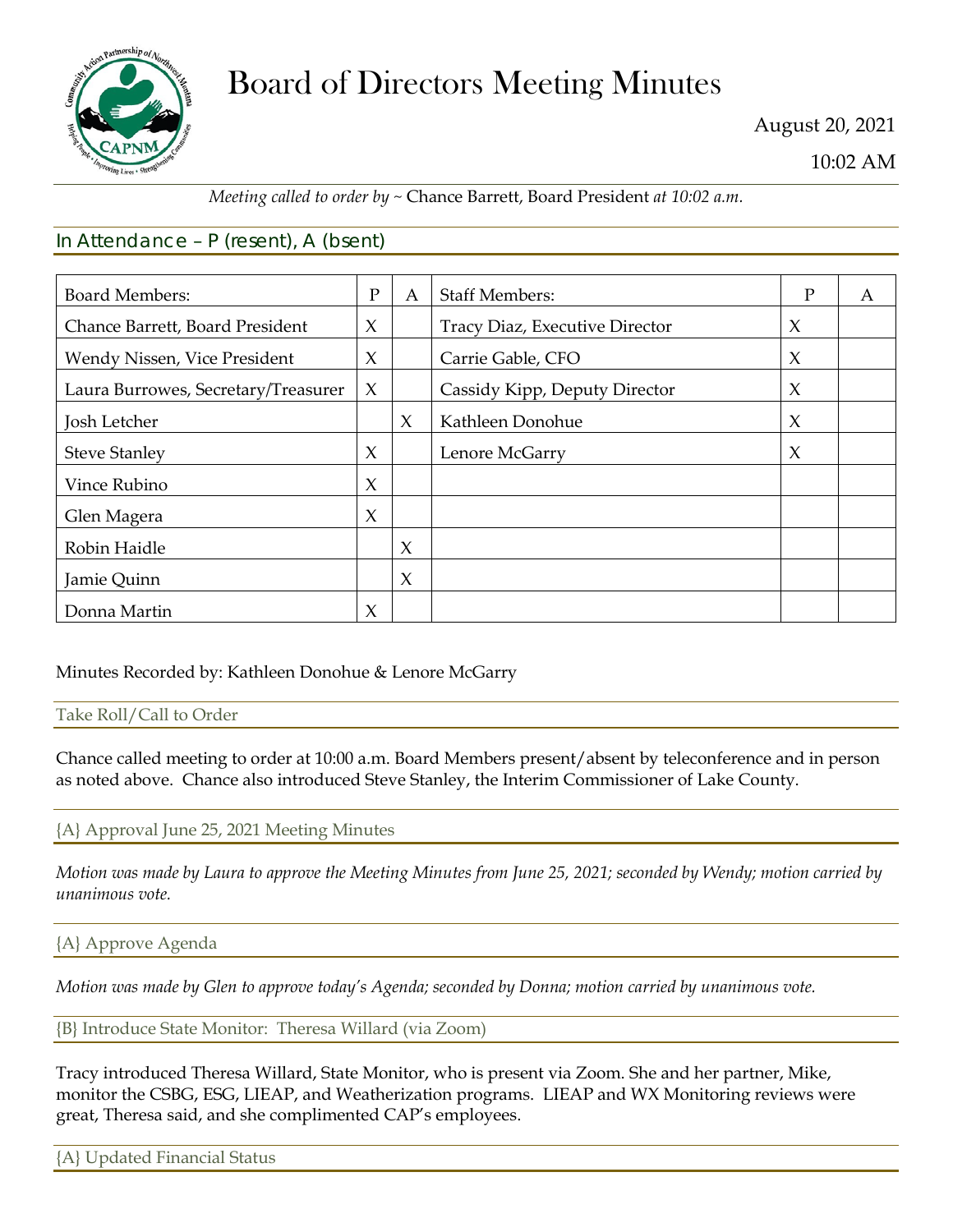Carrie reviewed the updated financial statements, and asked if there were any questions. She stated she is confident the CSBG funds will be spent down, also the COVID funds. The Housing fund is currently underspent. Tracy stated we received approval from the state to purchase three vehicles, up from two, and that we may have to buy them right from the lot, as our RFP's have not been responded to. There was discussion about the long wait for RFP vehicles.

*Motion was made by Donna to approve increasing the vehicle purchase from two to three; seconded by Wendy; motion carried by unanimous vote. Motion was also made by Donna to approve the updated financial status; seconded by Wendy; motion carried by unanimous vote.*

Cassidy discussed funds available for ESG. Chance asked about using funds for appliances; this will have to be tied back to a COVID trigger. Cassidy explained that these funds need to go primarily through shelters. She asked that if any counties other than Flathead are in need, please let her know, as we may be able to help. There was some discussion regarding the limitations of spending the ESG funds, and the possibility that CAP may be able to supplement the shelters so they can use the funds as needed.

*Motion was made by Vince to approve the updated financial status; seconded by Glen; motion carried by unanimous vote.*

#### {A} Personnel Committee Report with recommended changes - Laura

Laura presented the Personnel Committee Report. Some changes have been made to several of the personnel policies, one of which is that Juneteenth has been added as a paid holiday. A yearly bonus of up to \$1,000 is now available for those who have scored a 3.0 or higher on their evaluations, but have reached the top of their pay scale.

Motion was made by Laura to recommend the changes. Tracy said she will cap the salary for the higher level positions when they reach a certain point. (Managers start at step 17, capped at step 35.) Employees can move up to 3 steps per year (evaluations are yearly). The salary cap does not affect COLA.

*Motion was made by Wendy to approve the changes to CAP's Personnel Policies and salary steps as presented; seconded by Donna; motion carried by unanimous vote.*

#### {D} Program & Planning Committee Report – Wendy

Wendy presented the Program & Strategic Planning for 2022 Committee Report. Tracy stated lodging is provided by CAP to get together for this meeting, which will be followed by a Board meeting, in October of 2022. Cassidy and Tracy will begin the planning process.

Tracy explained that there is a lot of preparation needed for strategic planning, hence the early arrangements.

#### {A} Approve Consent Agenda

Cassidy presented the Consent Agenda, and noted that CAP has entered into a contract for janitorial services. She also noted that there are a few amendments to some of our grants.

*Motion was made by Laura to approve the Consent Agenda; seconded by Wendy; motion carried by unanimous vote.*

#### {B} Agency Personnel Status - Tracy

Tracy shared information on CAP's personnel status. No one has left during the past two months. A Senior Staff Accountant was hired about a week ago, and Austin has been re-hired in the Weatherization Department. Patricia Grant, who formerly worked in E & T, has been re-hired to work as a mental health and substance abuse counselor. She will also work with Sean on outreach for the homeless. Patricia has a doctorate and master's degree in counseling. Donna asked if there will be travel to other counties for outreach, and Tracy said Patricia may be able to do this either in person or remotely. CAP already has 5 people lined up to meet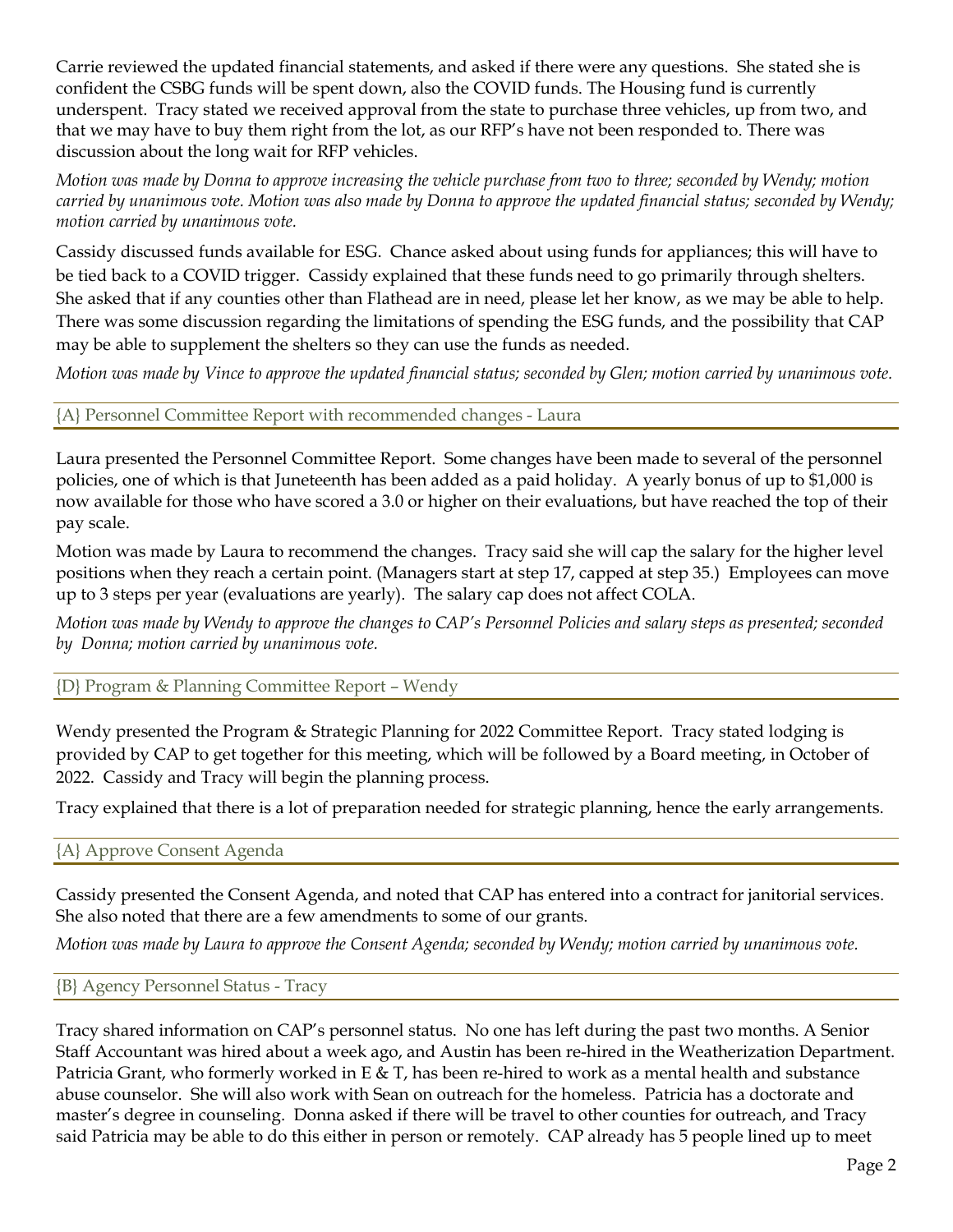with Patricia. In addition, there is one crew worker position still open. There was an interview Monday for the IT Tech position.

### {D} Update of potential building & building rehab - Tracy

Tracy led a discussion on the potential of this building and the building rehab. The rehab is 96% done; J2 still needs to come in and fix a few things. There was some flooding from upstairs to downstairs through the ceiling. CAP can use some CSBG funds to replace the carpet where the flooding occurred with linoleum. Board approval for new flooring was requested and approved by the board. We have asked for bids. There is no update on CAP's lawsuit against the contractor who walked away from the job. Tracy said that a 54-room, 5 story hotel is going to be built where the parking lot is now, so we will lose our parking spaces. We will also lose the handicap space, and there is concern about how the construction will be staged. This will have an impact on our ability to serve our clients. CAP's building is in high demand due to its location; Chance estimates that it is worth \$2.1 to \$2.2 million. The old K-Mart is being sold for \$3.48 million, buyer unknown.

### {B} Questions on Program Reports/new format - Tracy

Tracy discussed the recent changes to the various program reports. Chance asked that the people who prepare the report put their names on them. Vince asked if the people preparing the reports like the new format; Tracy responds that they do. Cassidy suggested that the process become more stream-lined. Tracy discussed the weatherization reporting and explained that the changes made to the amount we can spend on each house has caused us to have to reduce the number of homes we work on.

#### {D} Update on Libby Project & Courtyard - Cassidy

Cassidy provided an update on the Libby Project, as well as Courtyard. Cassidy referred the members to the Libby Project handout. We will hear on 10/18/21 whether or not it is approved, following the 10/17/21 meeting in Helena, which CAP will not be able to attend. Regarding Courtyard, Cassidy said that there is massive spreadsheet and timeline completed that outlines the damage, which will be submitted to the other entity per our attorney. The insurance company has now stated twice that the damage done is a construction issue. Cassidy discussed being better prepared in the future with our contracts. There was discussion about the project in Libby. The land was donated by Tom Warner to CAP. There will be a public hearing on Monday regarding the project's tax-exempt status. There was additional discussion about the need for the property to be mowed down, and treated with something to kill the knapweed. Glen discussed a few ways to kill this weed and suggested contacting the County Extension Office.

#### {A} Bank Resolutions – Tracy/Cassidy

Cassidy reviewed the two bank resolutions that need to be signed, one for Treasure Manor LLC, to change the name to Treasure Manor Holdings; this will need to be filed with Secretary of State. The other one is Cabinet Mountain Holdings. A voice vote was called.

*All approved by saying, "Aye". There were no "nays".*

#### {A} CSBG Work Plan & Annual Report Power Point - Cassidy

Cassidy presented a Power Point presentation on the CSBG Work Plan and Annual Report. This year, two different reports were needed. Cassidy went into how CAP focuses on results and outcomes, also the need to "quantify" our results.